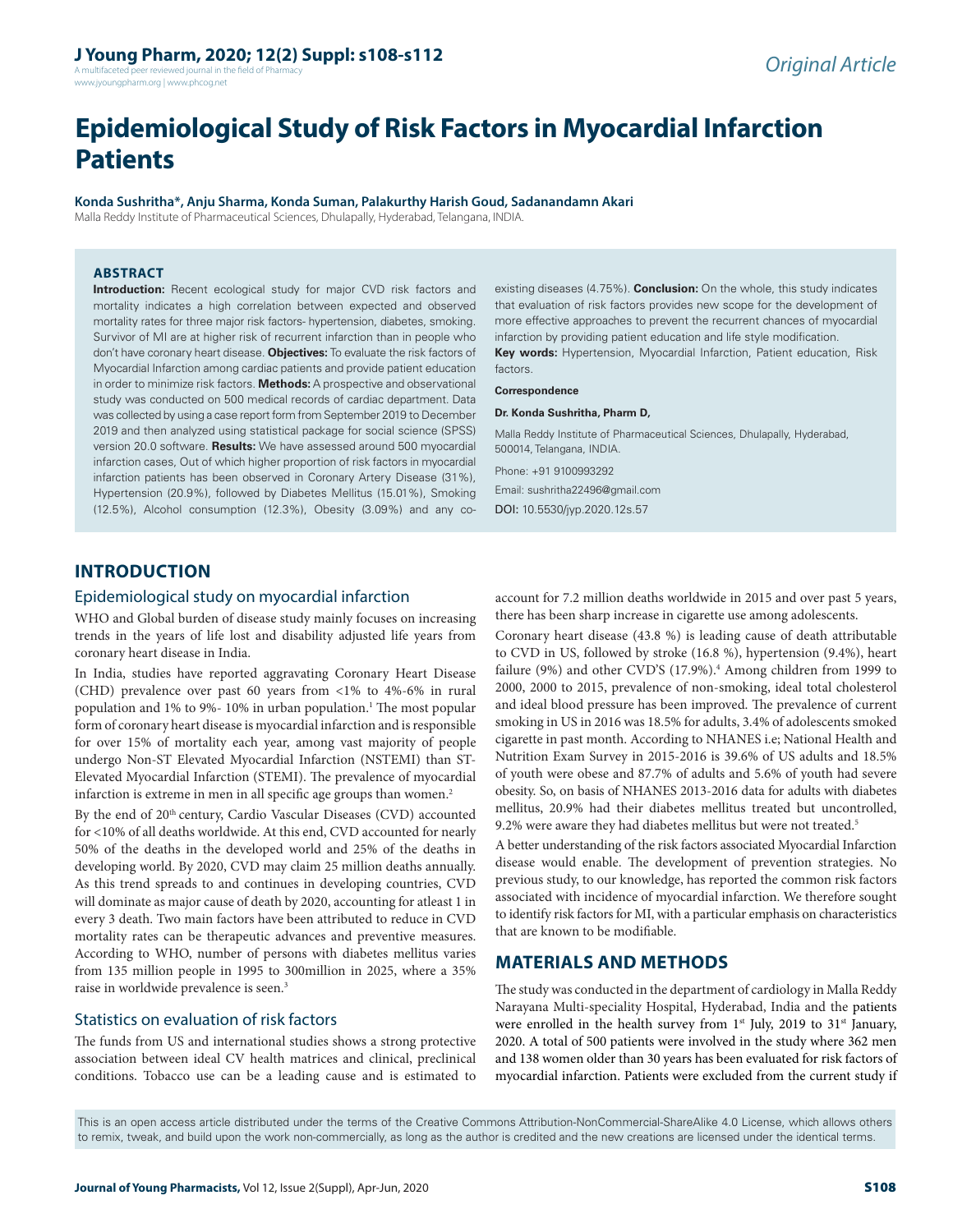patient is pediatric, if the patient is pregnant or lactating, if the patient is suffering from drug induced myocardial infarction, if the patient is using recreational drugs (amphetamines, cocaine, LSD). The patients have agreed to participate in the baseline health examination which indicates written informed consent.

# Demographic details

Age and sex were self-reported by the patients. Height and Weight was directly measured using a calibrated scale. Blood pressure was measured using a manual sphygmomanometer where the patient was seated in a comfortable position.

#### ECG reports

Conduction disorders such as lateral wall infarct, anterior wall infarct, inferior wall infarct, posterior wall infarct were manually confirmed for the purposes of the present study.

#### Laboratory measurements

Blood samples were collected to monitor the levels of serum creatinine, troponin-1, CKMB, CPK, LDH and plasma glucose using standard laboratory techniques.

## Cardiovascular comorbidities

Hypertension is observed when the systolic blood pressure is greater than 140 mm Hg, diastolic blood pressure is greater than 90 mm Hg, or any past history of hypertension with the usage of anti-hypertensive medication. In the same way, Diabetes is observed when a fasting glucose level is of at least 200 mg/dL in a single measurement or at least 120 mg/dL in 2 separate measurements or usage of any anti diabetic medication. Myocardial infarction is diagnosed when any two of clinical features are present: a) ischemic chest pain, b) any new abnormal Q waves or ST segment changes c) abnormal elevation in cardiac enzymes.

#### **Habits**

Alcohol consumption and cigarette smoking were evaluated by using questionnaires. Patients were classified as occasional smokers, regular smokers, or non-smokers. Patients were also classified based on their amount of alcohol intake as chronic alcoholic, ex-alcoholic or non- alcoholic.

# **RESULTS**

A total of 500 cases were examined for evaluation of risk factors in myocardial infarction patients during the study period, of which 500 cases were enrolled based on Inclusion and Exclusion criteria. There were 138 female patients and 362 male patients enrolled for the study period (Table 1 and Figure 1). Of the enrolled 500 patients, recording the age wise distribution of subjects with class size of 10 years, it was seen that majority of subjects belong to age group of 51-60 years, with mean age value of 50.54 years (Table 2 and Figure 2). Among different types of MI, the most common types are NSTEMI and STEMI where 366 subjects have STEMI and 134 subjects have NSTEMI (Table 3 and Figure 3). Of 500 subjects enrolled in this study, the length of hospitalization was evaluated where most of the subjects (375 cases) stay for 1-3 days followed by 125 cases for 4-6 days (Table 4 and Figure 4). On the whole, this study mainly focuses on evaluation of few easily measured, preventable risk factors like smoking, alcohol, obesity where higher proportion of risk factors in myocardial infarction patients has been observed in Coronary Artery Disease (31%), Hypertension (20.9%), followed by Diabetes Mellitus (15.01%), Smoking (12.5%), Alcohol consumption (12.3%), Obesity (3.09%) and Any co-existing diseases (4.75%) (Table 5 and Figure 5).

#### **Table 1: Gender-wise distribution of patients.**

| Gender | <b>Number of cases</b> | Percentage |
|--------|------------------------|------------|
| Female | 138                    | 27.6%      |
| Male   | 362                    | 72.4%      |
| Total  | 500                    | 100%       |

#### **Table 2: Age–wise distribution of subjects.**

| <b>AGE</b> | <b>No of Cases</b> | Percentage |
|------------|--------------------|------------|
| $21 - 30$  | 3                  | 0.6%       |
| $31 - 40$  | 51                 | 10.2%      |
| $41 - 50$  | 129                | 25.8%      |
| $51 - 60$  | 151                | 30.2%      |
| $61 - 70$  | 120                | 24%        |
| $71 - 80$  | 41                 | 8.2%       |
| 81-90      | 5                  | $1\%$      |
| Total      | 500                | 100%       |

#### **Table 3: Type of myocardial infarction.**

| <b>Type of MI</b> | No of cases | Percentage |
|-------------------|-------------|------------|
| <b>NSTEMI</b>     | 134         | 26.8       |
| <b>STEMI</b>      | 366         | 73.2       |
| Total             | 500         | 100        |

#### **Table 4: Length of stay among enrolled subjects.**

| length of stay | number of cases | Percentage |
|----------------|-----------------|------------|
| $1-3$ days     | 275             | 60         |
| 4-6days        | 125             | 25         |
| 7-9days        | 65              | 8          |
| $10-12$ days   | 25              | 5          |
| $13-15$ days   | 10              |            |

#### **Table 5: Risk factors v/s number of subjects.**

| <b>RISK FACTOR</b> | <b>APPERED IN NUMBER OF CASES</b> | Percentage  |
|--------------------|-----------------------------------|-------------|
| CAD                | 415                               | 31.32075472 |
| <b>OTHER</b>       | 63                                | 4.754716981 |
| <b>SMOKING</b>     | 166                               | 12.52830189 |
| <b>ALCOHOLIC</b>   | 164                               | 12.37735849 |
| <b>HTN</b>         | 277                               | 20.90566038 |
| DM                 | 199                               | 15.01886792 |
| Obesity            | 41                                | 3.094339623 |
| Total              | 1325                              | 100         |

The data is analysed using SPSS version 20. Study protocol was prepared and submitted to Human Ethical Committee of Malla Reddy Narayana Multi-speciality Hospital and it has been approved by the Ethics Committee.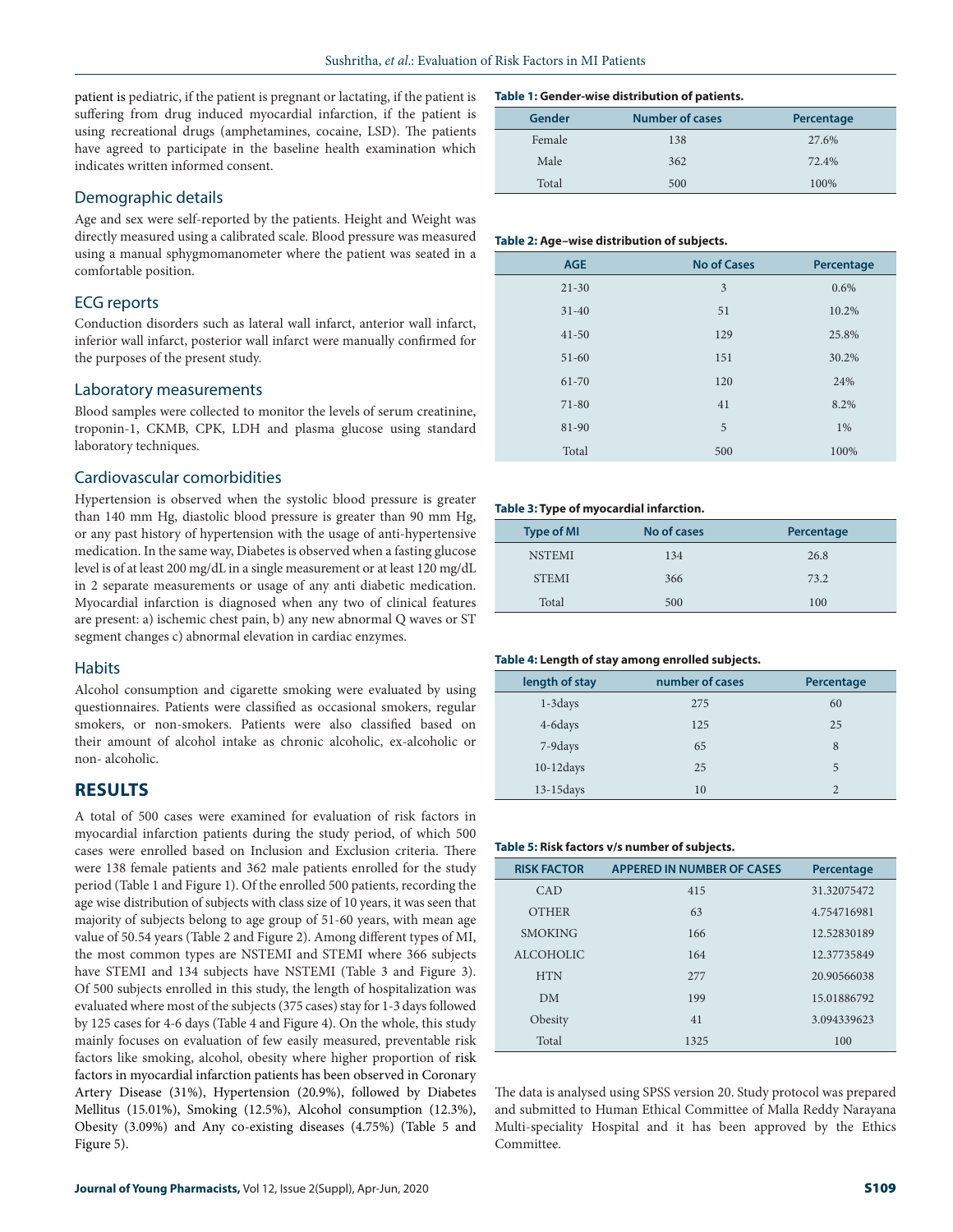



**Figure 1:** Graphical representation of Gender-wise Distribution.



**Figure 2:** Graphical representation of age- wise distribution.



**Figure 3:** Pictorial representation of type of myocardial infarction among enrolled patients.

# **DISCUSSION**

In this present scenario, there has been no proper evidence which demonstrate the proportion of risk factors among myocardial infarction patients where the reoccurrence chances are higher. Several recent studies on this strategy were retrospective or case-control analysis.

A population based cohort study was conducted by TuomasKerola, on risk factors associated with MI who concludes that the average age of 6146 subjects was 49.2 years of which; 2697 (43.9%) were men and 3449



**Figure 4:** Graphical representation of length of stay among enrolled patients.



**Figure 5:** Pictorial representation types of myocardial infarction.

 $(56.1%)$  were women, $6$  where our study was carried out on evaluation of risk factors among myocardial infarction inpatients in department of coronary care unit(CCU) in territory care hospital.

There is a need of providing a proper patient education regarding disease and its associated risk factors in order to minimize the recurrent chances of MI. Hence the results also highlight several areas that need improvements. Overall, scope for minimizing risk factor has to be existed. When the patients case sheets were screened thoroughly, it was seen that majority of subjects belong to age group of 51-60 years, with mean age value of 50.54 years of which 138(27.6%) were female patients and 362(72.4%) were male patients.

Joshua Chadwick Jayaraj *et al*. study concludes that the most popular form of coronary heart disease is myocardial infarction and is responsible for over 15% of mortality each year, among vast majority of people undergo Non-ST Elevated Myocardial Infarction (NSTEMI) than ST-Elevated Myocardial Infarction (STEMI)<sup>2</sup> where as in our study, we found that most of the cardiac patients were more likely affected with STEMI i.e; 366 subjects (73.2%) when compared to NSTEMI i.e; 134 subjects (26.8%).

Out of 500 subjects included in the study, 166(12.5%) subjects had a social habit of smoking where few are chronic smokers and few are ex-smokers and this report was comparable to Emily Banks et.al study, but higher compared to report from Australia during 2006 to 2009. However, Current tobacco smokers have at least double the chances of developing MI. Risks of MI increases with increase in number of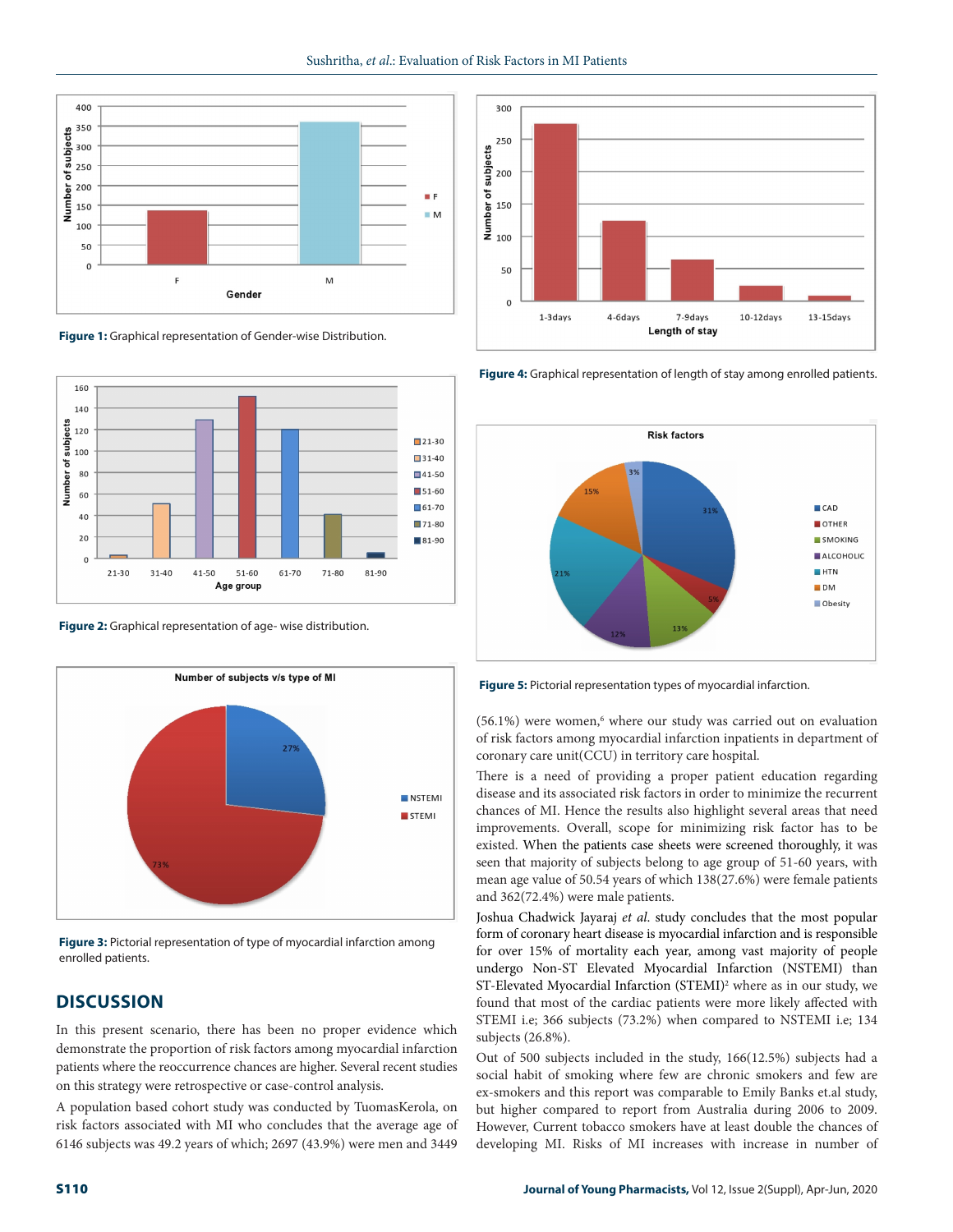cigarettes smoked per day and were greatly diminished among those quitting smoking.7 MI is a serious result of Coronary Artery Disease (CAD) which is seen in higher proportion of 31%. Out of 500 subjects, 415 were exposed to this risk factor and the recurrent chances are higher.

The current prospective observational study was carried to evaluate the risk factors of MI patients who are admitted in Coronary Care Unit (CCU) of territary care settings. Among different types of modifiable and non-modifiable risk factors, we have analyzed only specific risk factors which are the major causes for MI such as Hypertension, Diabetes Mellitus, Smoking, Alcohol, any co-existing CVDs, Obesity and other comorbid conditions. Smoking and Alcohol are preventable risk factors for this disease. Overweight and obese may affect health and it is necessary to control one's BMI.

Literature was evaluated only on specific individual risk factors, but very small amount in-detail conclusions of such studies were reported by other investigators. In the following study site, it was seen that the highest number of subjects were enrolled for the study belongs to cardiac department. Considering various risk factors, the highest proportion of Coronary Artery Disease was observed followed by hypertension and diabetes.

Providing patient education can also help in minimizing the risk factors, thereby reducing the incidence of myocardial infarction. Based on this study, in the following study period it can be concluded that improving the life style of individual can reduce the recurrent chances of myocardial infarction.

# Review articles

- 1. TuomasKerola *et al*. conducted a population based cohort study of "RISK FACTORS ASSOCIATED WITH ATRIOVENTRICULAR BLOCK" was carried out in the MiniFinland Health Survey, during the period between January 1, 1978, to December 31, 1980 where a total of 7217 older than 30 years of age participated in health examinations. The average age of 6146 subjects was 49.2years of which; 2697 (43.9%) were men and 3449 (56.1%) were women. The characteristics associated with AV block are Older age (*P* < .001), hypertension ( $P = .002$ ) and higher levels of cholesterol ( $P < .001$ ), triglycerides ( $P < .001$ ) and fasting glucose ( $P < .001$ ) were each associated with a higher risk of AV block. On the whole, this study concludes that the modifiable risk factors like an elevated systolic blood pressure and a higher fasting glucose level were independently associated with AV block.<sup>6</sup>
- 2. Emily Banks *et al*. conducted a prospective study of "TOBACCO SMOKING AND RISK OF 36 CARDIOVASCULAR DISEASE SUBTYPES: FATAL AND NON-FATAL OUTCOMES" in a large prospective Australian study which was carried out from 2006 to 2009 where 267,153 men and women aged 45 were involved in the study. In general,  $94.9\%$  ( $n = 74.141$ ) among all current and past smokers reported smoking cigarettes only, 1.8% (*n* = 1379) have been smoking cigarettes and cigars or pipes and 1.8% (*n* = 1407) were smoking only cigars or pipes. The attributable fraction was found much higher at younger in comparision to older ages, being 38.2% in men aged 45–54 decreasing to 9.3% in women aged  $\geq$  75 years; it was 35.5% for the age group 45–64. Current tobacco smokers have at least double the risk of developing most significant types of CVD, majorly AMI. Risks of CVD increased with increasing numbers of cigarettes smoked per day and were greatly diminished among those quitting smoking.7
- Sidney C *et al.* conducted a population-based control study on "RISK FACTORS FOR MYOCARDIAL INFARCTION IN LATIN AMERICA" where the 9 risk factors for coronary heart disease abnormal lipid levels, smoking, hypertension, diabetes, abdominal

obesity, psychosocial stress, regular physical activity and consumption of fruits, vegetables and alcohol—accounts for 90% or more of the PAR for both men and women worldwide. The PAR for abdominal obesity in the Latin American countries studied was 48.5%, followed by 40.8% for dyslipidemia and 38.4% for smoking. In their study, few major gender differences were noted, where men more likely to smoke than women (54% versus 12%) and women are more likely to have abdominal obesity (35% versus 9%). Intra-abdominal fat has been reported to be independently correlated with the metabolic syndrome, where the patients have twice the risk of developing cardiovascular disease and a 4 times the risk for diabetes.<sup>8</sup>

4. Saif Al-Shamsi *et al*. conducted a retrospective cohort study of "INCIDENCE OF CARDIOVASCULAR DISEASE AND ITS ASSOCIATED RISK FACTORS IN AT-RISK MEN AND WOMEN IN THE UNITED ARAB EMIRATES: A 9- YEAR RETROSPECTIVE COHORT STUDY" at Tawam Hospital, Al-Ain, during the period of April 1, 2008 and December 31, 2008 where 977 subjects are involved. In both males and females, a low eGFR was a significant risk factor for major CVD. The SBP was a strong predictor of major CVD, where the risk increases by 20% and 58% for every 10 mmHg SBP increase in men and women, respectively. The major CVD risk increased by 16% in men and 24% in women for each 1% rise in the HbA1c level. In this study, they have found that the incidence rate of major CVD was majorly in men than in women. Cigarette smoking influences other cardiovascular risk factors, for example, DM and serum lipids and it has a multiplicative association with HTN on incident CVD.9

# **ACKNOWLEDGEMENT**

We consider this an opportunity to express our gratitude to all the dignitaries' who have been involved directly or indirectly in the successful completion of this dissertation.

We express our deep sense of gratitude and indebtedness to our respected guide Professor Dr. Sadanandam Akari, Assistant Professor, Malla Reddy Institute of Pharmaceutical Sciences, Secunderabad, whose comprehensive as well as effective supervision extended for beyond the duty of a guide.

Our sincere gratitude to the beloved principal Dr. B. Raj Kamal, Malla Reddy Institute of Pharmaceutical Sciences, Secunderabad, for providing every need from time to time to complete this work successfully.

# **CONFLICT OF INTEREST**

*Disclosure, financial and material support:* To my knowledge, all of my possible conflicts of interest and those of my coauthors, financial or otherwise, including direct or indirect financial or personal relationships, interests and affiliations, whether or not directly related to the subject of the paper, are listed in the appropriate sections of this manuscript. Disclosure includes, but is not limited to, grants or research funding, employment, affiliations, patents (in preparation, filed, or granted), inventions, speakers' bureaus, honoraria, consultancies, royalties, stock options/ownership, or expert testimony.

# **ABBREVIATIONS**

**CCU:** Coronary Care Unit; **SPSS:** Statistical package for social science; **NSTEMI:** Non-ST Elevated Myocardial Infarction; **STEMI:** ST-Elevated Myocardial Infarction; **CVD:** Cardio Vascular Diseases; **MI:** Myocardial infarction; **BMI:** Body mass index.

# **REFERENCES**

1. Gupta R, Mohan I, Narula J. Trends in coronary heart disease epidemiology in India. Annals of Global Health. 2016;82(2):307-15.